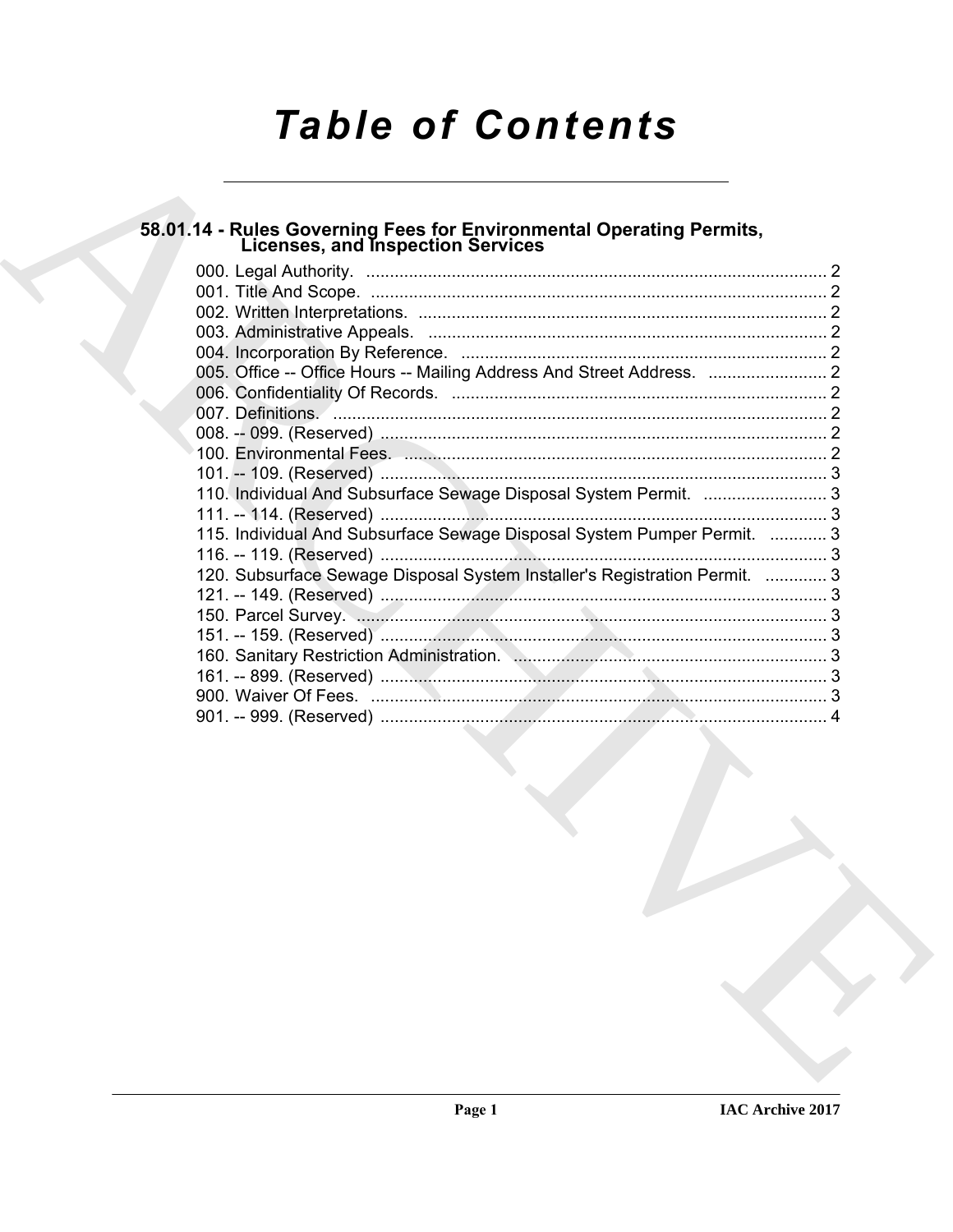#### **IDAPA 58 TITLE 01 CHAPTER 14**

#### **58.01.14 - RULES GOVERNING FEES FOR ENVIRONMENTAL OPERATING PERMITS, LICENSES, AND INSPECTION SERVICES**

#### <span id="page-1-1"></span><span id="page-1-0"></span>**000. LEGAL AUTHORITY.**

Pursuant to Sections 39-105, 39-107 and 39-119, Idaho Code, the Board of Environmental Quality is authorized to promulgate rules establishing reasonable fees to be charged and collected for any service rendered by the Department of Environmental Quality.

#### <span id="page-1-2"></span>**001. TITLE AND SCOPE.**

**01.** Title. The rules shall be cited IDAPA 58.01.14, "Rules Governing Fees for Environmental g Permits, Licenses, and Inspection Services." (4-2-03) Operating Permits, Licenses, and Inspection Services."

**S3.01.14 - RULES ODVERNIES 14**<br> **CHAPTER 14**<br> **CHAPTER ISSUES AND NORFRED ON SERVICES SERVICES CONTRACT CONTRACT CONTRACT CONTRACT CONTRACT CONTRACT CONTRACT CONTRACT CONTRACT CONTRACT CONTRACT CONTRACT CONTRACT CONTRACT 02. Scope**. These rules establish reasonable fees for environmental operating permits, licenses, inspection services and waiver application processing rendered by the Department of Environmental Quality or its designees. (4-2-03)

#### <span id="page-1-3"></span>**002. WRITTEN INTERPRETATIONS.**

In accordance with Section 67-5201(19)(b)(iv), any written statements pertaining to the interpretation of these rules shall be available for review at the Department of Environmental Quality, 1410 N. Hilton, Boise, ID 83706-1255.  $(4-2-03)$ 

#### <span id="page-1-4"></span>**003. ADMINISTRATIVE APPEALS.**

Persons may be entitled to appeal agency actions authorized under this chapter pursuant to IDAPA 58.01.23, "Rules of Administrative Procedure before the Board of Environmental Quality." (4-2-03)

#### <span id="page-1-5"></span>**004. INCORPORATION BY REFERENCE.**

These rules do not contain documents incorporated by reference. (4-2-03)

#### <span id="page-1-6"></span>005. OFFICE -- OFFICE HOURS -- MAILING ADDRESS AND STREET ADDRESS.

The state office of the Department of Environmental Quality and the office of the Board of Environmental Quality are located at 1410 N. Hilton, Boise, Idaho 83706-1255, telephone number (208) 373-0502. The office hours are 8 a.m. to 5 p.m. Monday through Friday. (4-2-03) to 5 p.m. Monday through Friday.

#### <span id="page-1-7"></span>**006. CONFIDENTIALITY OF RECORDS.**

Information obtained by the Department under these rules is subject to public disclosure pursuant to the provisions of Chapter 1, Title 74, Idaho Code, and IDAPA 58.01.21, "Rules Governing the Protection and Disclosure of Records in the Possession of the Idaho Department of Environmental Quality."

#### <span id="page-1-8"></span>**007. DEFINITIONS.**

- <span id="page-1-13"></span><span id="page-1-12"></span><span id="page-1-11"></span>**01. Board**. The Idaho Board of Environmental Quality. (4-2-03)
- **02. Department**. The Idaho Department of Environmental Quality or its designee. (4-2-03)
- <span id="page-1-14"></span>**03. Director**. The Director of the Idaho Department of Environmental Quality or his designee.

 $(4-2-03)$ 

#### <span id="page-1-9"></span>**008. -- 099. (RESERVED)**

#### <span id="page-1-15"></span><span id="page-1-10"></span>**100. ENVIRONMENTAL FEES.**

The fees specified in Sections 101 through 199 shall be charged for the following environmental services rendered by the Department or its designees. Fees for services rendered by designees that are equivalent or greater than the fees listed in Sections 101 through 199 may be adopted by the district health departments or local government. The fees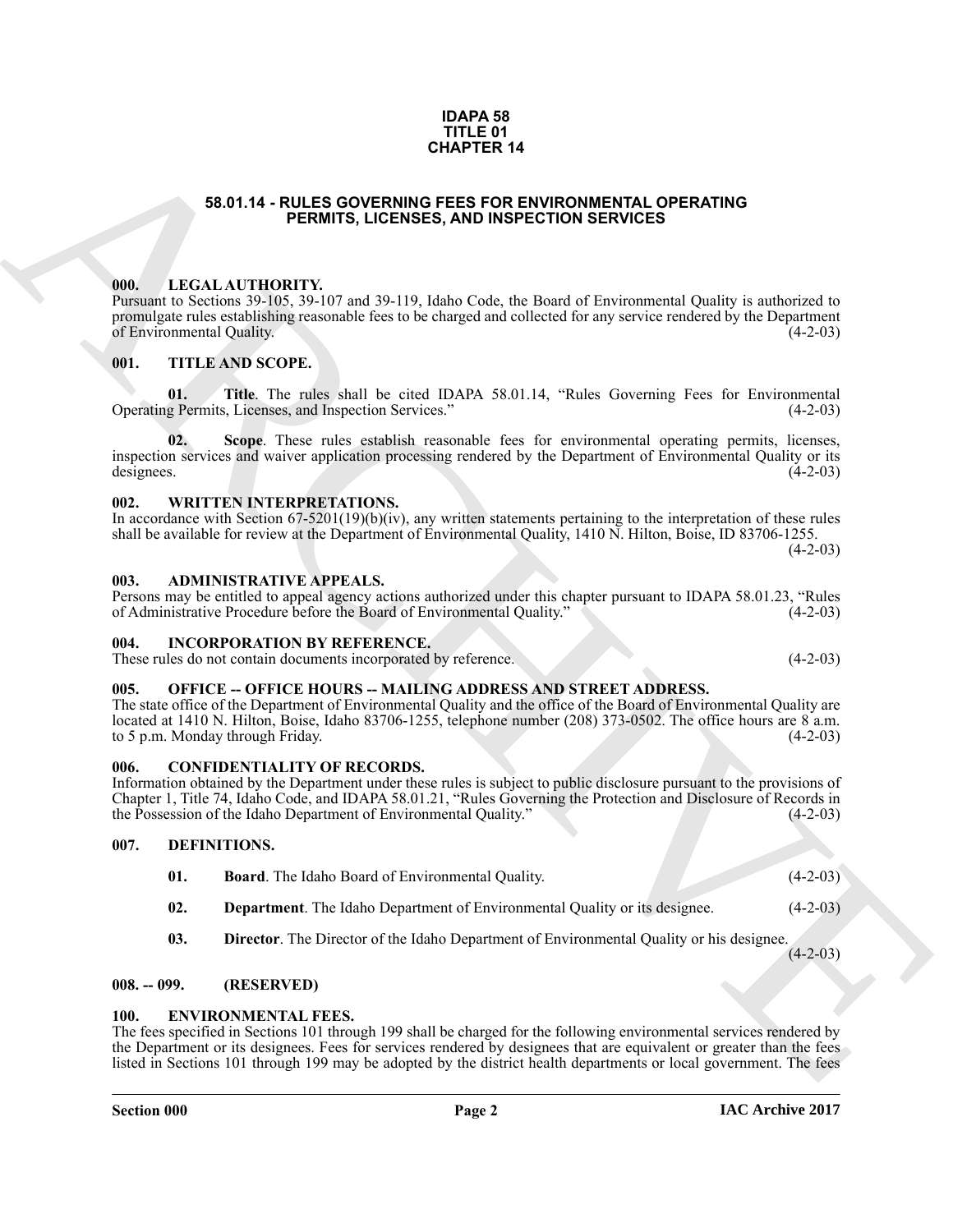are to be paid by the party receiving the services to the Department or designee performing the service, in the time, place and manner specified by the performing entity. (4-2-03) place and manner specified by the performing entity.

#### <span id="page-2-12"></span><span id="page-2-0"></span>**101. -- 109. (RESERVED)**

#### <span id="page-2-1"></span>**110. INDIVIDUAL AND SUBSURFACE SEWAGE DISPOSAL SYSTEM PERMIT.**

For those services rendered in the process of issuing installation permits for individual and subsurface sewage disposal systems (see IDAPA 58.01.03, "Individual/Subsurface Sewage Disposal Rules"), the following fees apply:

 $(4-2-03)$ 

<span id="page-2-13"></span>**01. Individual Households or Buildings**. For individual households or buildings, if the individual and subsurface sewage disposal system is a new installation or a replacement or expansion of an existing system, the fee<br>shall be ninety dollars (\$90). shall be ninety dollars  $(\$90)$ .

<span id="page-2-14"></span>**02. Multiple Households or Buildings**. For individual and subsurface sewage disposal systems serving more than one (1) household or building in any combination, the fee shall be ninety dollars (\$90) plus ten dollars (\$10) per each household or per each two hundred fifty (250) gallons of flow from buildings. (4-2dollars ( $$10$ ) per each household or per each two hundred fifty ( $250$ ) gallons of flow from buildings.

#### <span id="page-2-2"></span>**111. -- 114. (RESERVED)**

#### <span id="page-2-15"></span><span id="page-2-3"></span>**115. INDIVIDUAL AND SUBSURFACE SEWAGE DISPOSAL SYSTEM PUMPER PERMIT.**

For those services rendered in the process of issuing permits to persons operating individual and subsurface sewage disposal system pumping equipment (see IDAPA 58.01.15, "Rules Governing the Cleaning of Septic Tanks"), the fee shall be forty dollars (\$40) plus ten dollars (\$10) for each tank truck or tank per annum. (4-2-03) shall be forty dollars  $(\$40)$  plus ten dollars  $(\$10)$  for each tank truck or tank per annum.

#### <span id="page-2-4"></span>**116. -- 119. (RESERVED)**

#### <span id="page-2-20"></span><span id="page-2-5"></span>**120. SUBSURFACE SEWAGE DISPOSAL SYSTEM INSTALLER'S REGISTRATION PERMIT.**

**Experiment of Environmental Guaranty 10.** Research 10. Experiment of the system and the system and the system and the system and the system and the system and the system and the system and the system and the system and t For those services rendered in the process of issuing Installer's Registration Permits (see IDAPA 58.01.03, "Individual/Subsurface Sewage Disposal Rules"), the fee shall be fifty dollars (\$50) per annum for a standard and basic alternative system installer's registration permit and one hundred dollars (\$100) per annum for a standard, basic and complex alternative system installer's registration permit.

#### <span id="page-2-6"></span>**121. -- 149. (RESERVED)**

#### <span id="page-2-16"></span><span id="page-2-7"></span>**150. PARCEL SURVEY.**

For those services rendered in evaluating existing water supply or sewage disposal systems when such evaluation is a condition for the sale of real property, the fee shall be sixty dollars (\$60) excluding laboratory servic condition for the sale of real property, the fee shall be sixty dollars (\$60) excluding laboratory services.

#### <span id="page-2-8"></span>**151. -- 159. (RESERVED)**

#### <span id="page-2-17"></span><span id="page-2-9"></span>**160. SANITARY RESTRICTION ADMINISTRATION.**

For those services rendered in the administration of sanitary restrictions, pursuant to Section 50-1326, Idaho Code, the following fees apply: (4-2-03) the following fees apply:

<span id="page-2-18"></span>**01. Subdivisions or Plats Proposing Individual and Subsurface Sewage Disposal System Discharge to Subsurface**. For subdivisions or plats for which sewage treatment and disposal systems are designed to discharge to the subsurface, the fee shall be one hundred dollars (\$100) plus twenty dollars (\$20) per lot. (4-2-03)

<span id="page-2-19"></span>**02. Subdivisions or Plats Proposing Other Than Individual and Subsurface Sewage Disposal System Discharge to Subsurface**. For subdivisions or plats for which sewage treatment and disposal systems are not designed to discharge to the subsurface, the fee shall be twenty-five dollars (\$25). (4-2-03)

#### <span id="page-2-10"></span>**161. -- 899. (RESERVED)**

#### <span id="page-2-21"></span><span id="page-2-11"></span>**900. WAIVER OF FEES.**

Upon written application to the Director of the Department of Environmental Quality, a waiver of a specific fee may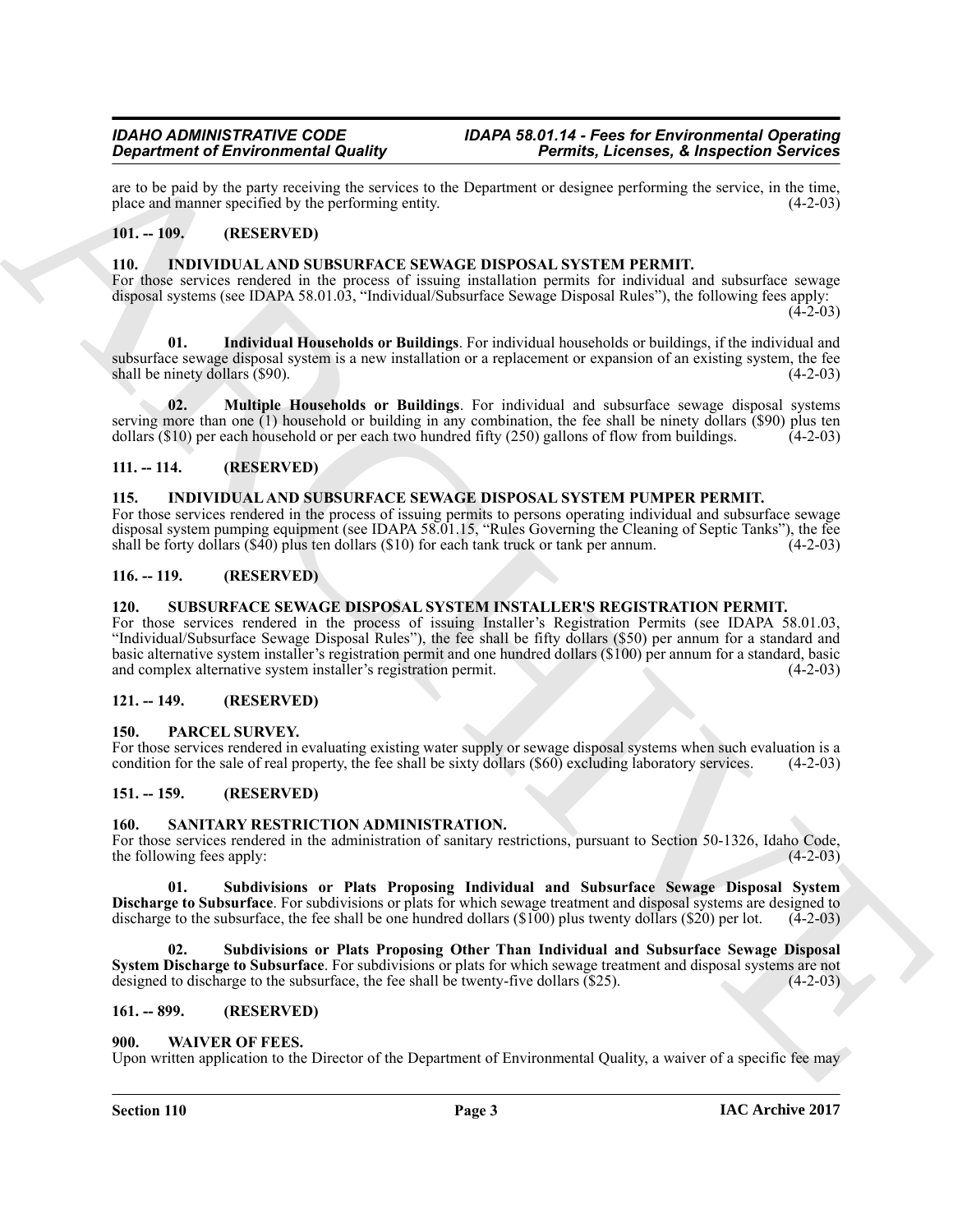#### *IDAHO ADMINISTRATIVE CODE IDAPA 58.01.14 - Fees for Environmental Operating Department of Environmental Quality Permits, Licenses, & Inspection Services*

<span id="page-3-1"></span>be granted to an applicant who is required by these rules to pay such a fee. (4-2-03)

 $\frac{1}{2}$  Control of the complete the state of the state of the state of the state of the state of the state of the state of the state of the state of the state of the state of the state of the state of the state of the s **01. Determination of Good Cause**. Good cause for such a waiver must be shown before it shall be granted by the Director. Good cause may include hardship or extenuating circumstances, as determined by the Director. (4-2-03)

<span id="page-3-2"></span>**02. Duration of Waiver**. If the fee sought to be waived becomes due periodically, the fee may be or a designated period of time. (4-2-03) waived for a designated period of time.

<span id="page-3-3"></span>**03.** Limitations. Granting of a waiver shall not be considered as precedent or be given any force or any other proceeding. (4-2-03) effect in any other proceeding.

<span id="page-3-0"></span>**901. -- 999. (RESERVED)**